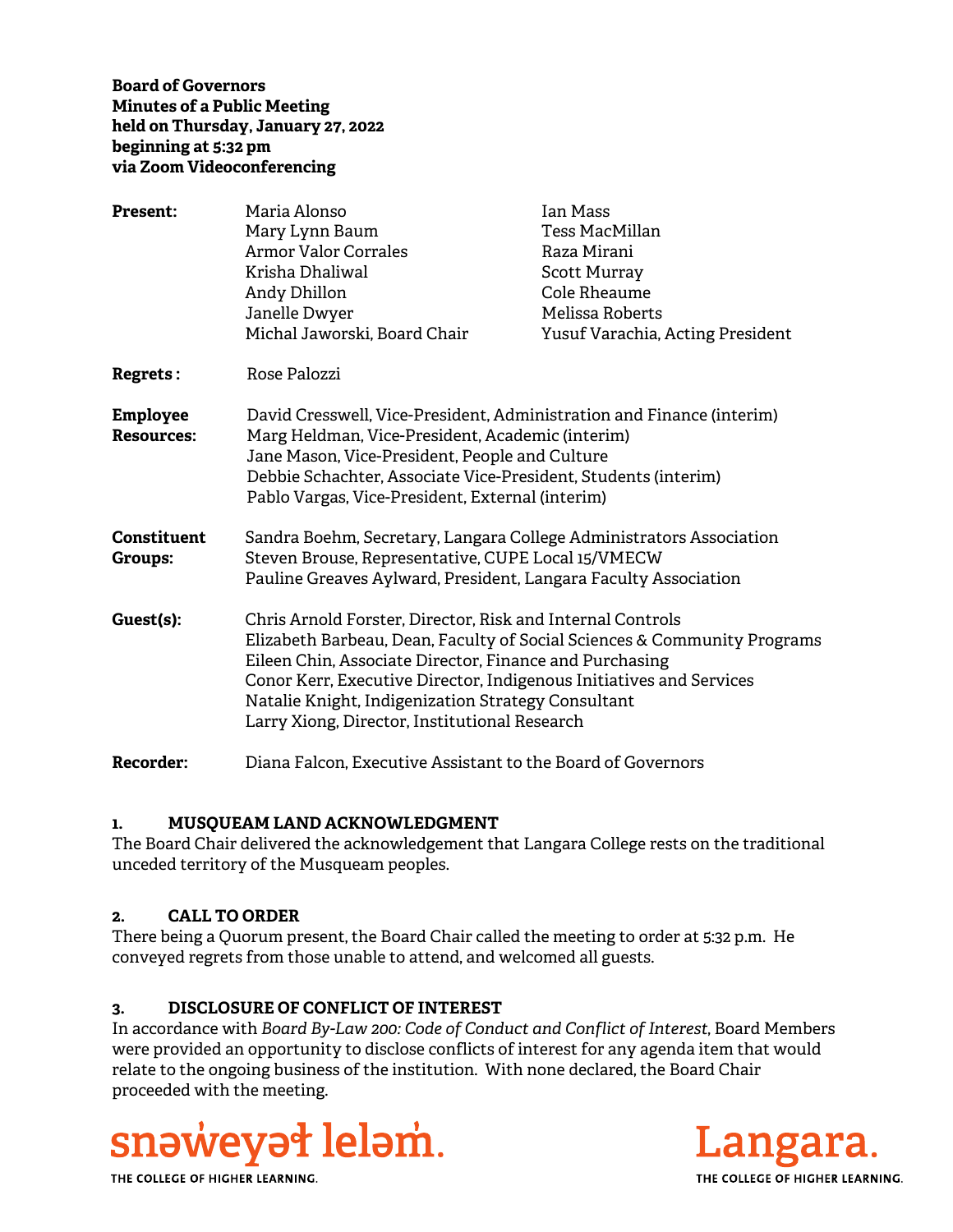## **4. APPROVAL OF AGENDA/CONSENT AGENDA**

It was moved by K. Dhaliwal and seconded by ML Baum

**THAT, the Langara College Board approve the agenda and approve and acknowledge the items and motions on the consent agenda:**

- **4.1 Minutes of Meeting held November 25, 2021 Approved**
- **4.2 President's Written Report Acknowledged**
- **4.3 Confirmation of Remittances Acknowledged**
- **4.4 Minutes of Board Coordinating Committee meeting held December 8, 2021 – Acknowledged**
- **4.5 Governor General Order of Canada Jane Heyman Acknowledged**

## **Carried Unanimously**

## **5. CHAIR'S VERBAL REPORT**

The Board Chair provided the following verbal report to the Board:

- An announcement was released this morning that Dr. Paula Burns will be the next President and CEO of Langara College. He thanked the following individuals who led the process to a successful conclusion:
	- I. Mass, Chair of the President Search Committee.
	- R. Mirani, co-Chair of the President Search Committee.
	- Members of the President Search Committee.
	- Jane Mason who, through her patience, wisdom and expertise, guided the process and communications throughout.
	- The EA to the Board who expertly coordinated the multiple committee and Board meetings, stakeholder engagements, interviews, open forums, and the countless questions and logistical issues that arose to ensure a smooth process.
	- Yusuf Varachia who has been diligently fulfilling the role of Acting President since November and has been a testament of grace under pressure, as evidenced by his grit and dedication to the College throughout the process.
- Jane Heyman, former Theatre Arts faculty member, was appointed as a Member of the Order of Canada for her contributions to Vancouver's cultural landscape through her various roles within the theatre sector. The Board Chair reached out to her on behalf of the Board and an announcement was posted to the Langara website.
- A letter was received from Dr. Lane Trotter thanking the Board and the College for the establishment of a bursary in his honour. Over \$18K was raised from current and former Board members and from the College community and will provide a \$500 bursary annually to students for many years to come.

## **6. PRESIDENT'S VERBAL REPORT**

In addition to his written report, the Acting President provided an update on the January Return to Campus noting that the College's students, staff and faculty will continue to prevail and persevere through these unprecedented times. He thanked M. Heldman and C. Arnold Forster for the ongoing planning with the Provincial Health Officer (PHO) and the Ministry to ensure that the College is aligned with their recommendations. It is important to note that BC Colleges, in collaboration with the PHO and the Ministry, worked together on one consistent approach and



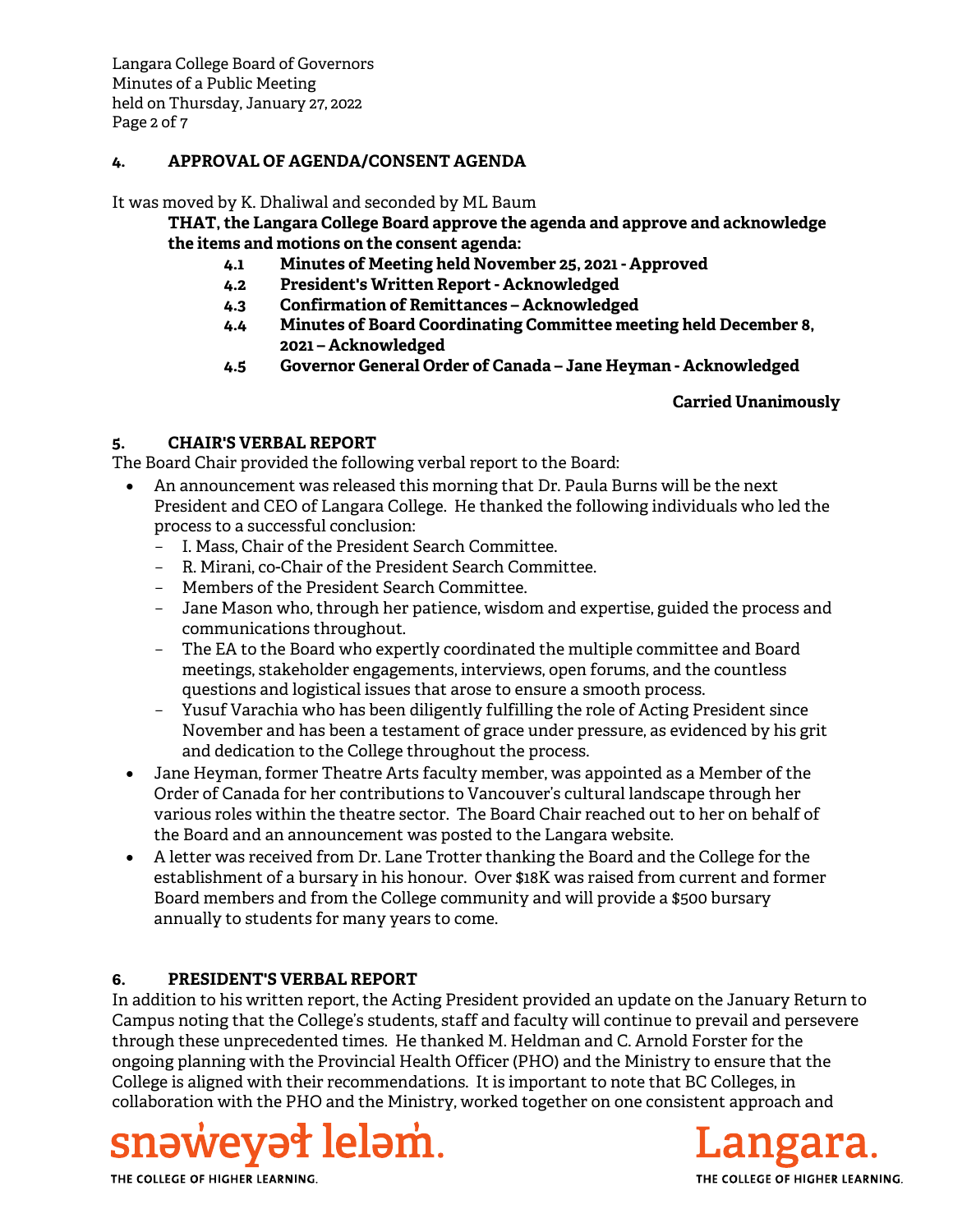Langara College Board of Governors Minutes of a Public Meeting held on Thursday, January 27, 2022 Page 3 of 7

shared messaging that clearly demonstrates how our colleges sector is able to collaborate on a shared vision. The College is aware that there has been student petitions to delay face to face classes as some students have concerns and are experiencing some anxiety with the return to campus. We have continued to monitor the situation very closely and have provided regular messaging as required.

In response to a question about Langara students signing a petition, Y. Varachia advised that there was a petition started on January 7, 2022, called "Delay the Return to In Person Classes", but it was signed anonymously by 1,302 people, was not addressed to anyone in particular, and nothing has come formally to the College from any groups to be able to address this. We have focused on increased messaging to our community so they are aware of the low transmission rates and the recommendations from the PHO. The Langara Students' Union has not posted, re-shared, or endorsed this by any social media platform. It was reported that the activity around the petition has significantly slowed down and we have not heard anything further. M. Roberts advised that she has not heard any rumblings from students on campus.

In response to a question if students should choose to protest vaccine mandates on campus, M. Jaworski advised that the College is a campus where students are free to express themselves, but it must be done safely and not interfere or disrupt campus activities. The College has a Statement of Principles on Academic Freedom and Freedom of Expression that identifies a process for people who wish to come on campus and express themselves. There are College policies and procedures in place to deal with all manner of speech, controversial or otherwise. Y. Varachia added that there was talk about a protest but it did not have any traction. We are an education institution where we support and allow students to express themselves and would work with the student groups to ensure that they have a voice.

# **7. COMMITTEE REPORTS/ RECOMMENDATIONS/ APPROVALS**

## **7.1 Governance and Nominating Committee**

## **a. Summary Report of meeting held January 13, 2022**

R. Mirani, Chair of the Governance and Nominating Committee, highlighted the summary report of the GNC meeting held January 13, 2022, attached to the agenda for information.

## **7.2 Audit and Finance Committee**

## **a. Minutes of Meeting held December 8, 2021**

## **b. Draft Minutes of Meeting held January 17, 2022**

Andy Dhillon, Chair of the Audit and Finance Committee, highlighted the minutes of the meetings held December 8, 2021 and January 17, 2022 attached to the agenda for information.

## **c. Audit Plan for 2021/22**

A. Dhillon, Chair of the Audit and Finance Committee, highlighted the 2021-22 Audit Plan attached to the agenda. He advised that there was not much change from the previous



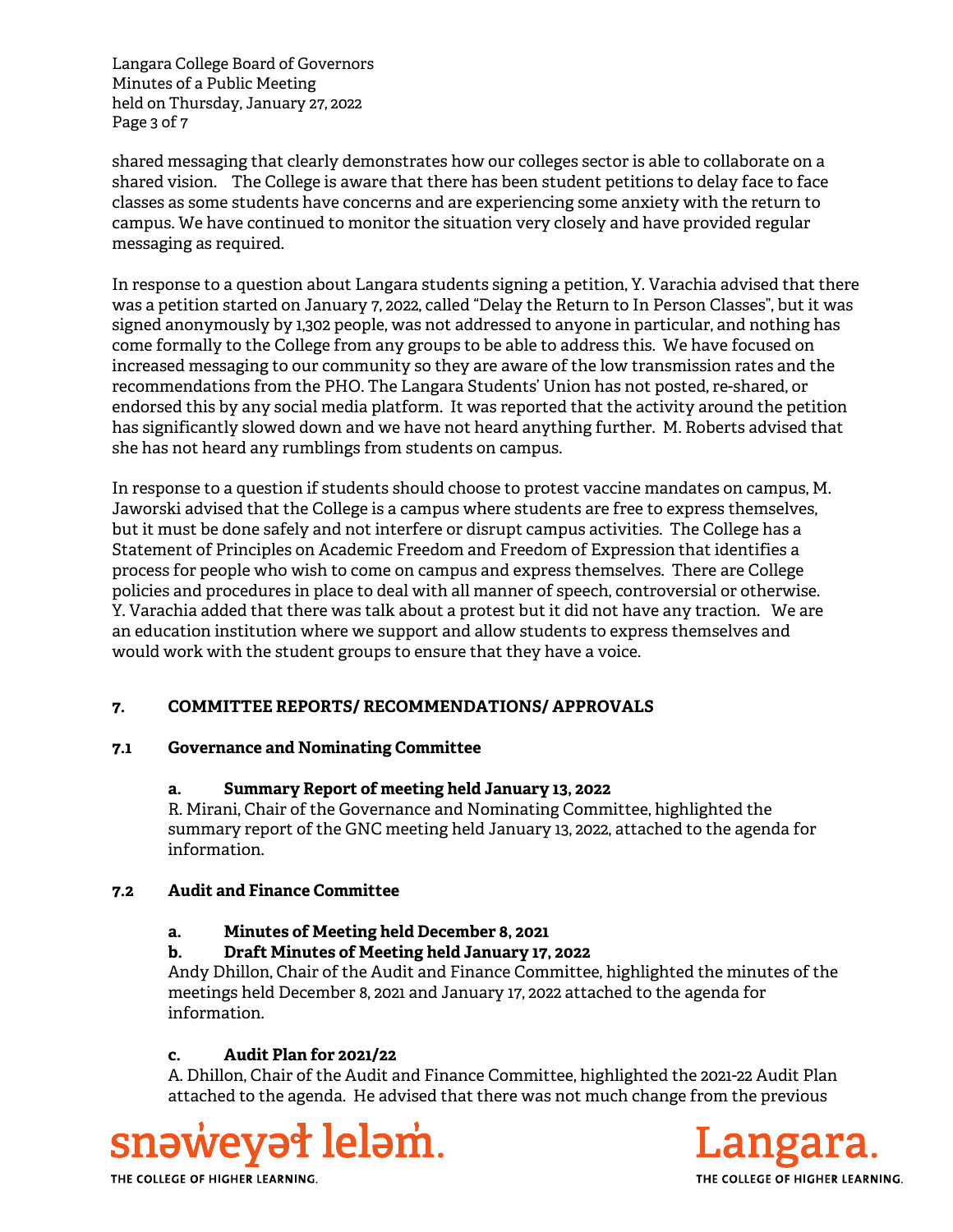Langara College Board of Governors Minutes of a Public Meeting held on Thursday, January 27, 2022 Page 4 of 7

> year noting that the emphasis for the auditors will be on COVID with the key emphasis on looking at the change of a few key positions in finance. The auditors advised that they are comfortable with the finance team currently in place and it is still possible that the audit may be done remotely with COVID considerations. He noted that materiality has increased slightly from the previous year and is what the auditors use to determine what they are going to test and how they are going to test. For new Board Members he noted that audits are a form of assurances over our financial statements to give all stakeholders comfort in the numbers contained in the statements in terms of their accuracy and completeness. The method in which it is done is prescribed by the Assurance Guidelines of Canada and materiality is a prescribed way of calculating an amount that is ideal and meant to capture everyone's expectations.

Discussion ensued and Board Members questions were answered.

It was moved by J. Dwyer and seconded by AV Corrales  **THAT, the 2021/22 Audit Plan be approved. Carried Unanimously.**

### **8. FOR INFORMATION**

## **8.1 2021-2025 Strategic Plan – Year 1 Update**

Y. Varachia introduced P. Vargas, Interim VP, External, who provided a high-level overview of the Draft Year 1 update on Langara College's 2021-2025 Strategic Plan (attached to the agenda for information).

P. Vargas advised that this is the first year of the 2021-2025 Strategic Plan and is an opportunity to reflect on the progress we were able to make this year despite the very challenging circumstances with COVID. He noted that although the objective is to bring yearly updates on current state and targets achieved in the Strategic Plan, we do not have a full calendar year for the Year 1 update as the Strategic Plan was launched on May 13, 2021. This also informs why we are not at the desired target level for some of the priorities, however we wanted to stay with the timeline and bring a partial update on the strategic priorities.

P. Vargas noted that the College is looking for Board feedback on the Year 1 update that may advise the deliverables and adjust to the Board's expectations moving forward. He noted a few minor edits that will be done for the final document. The report is an update on the first partial year of Langara's progress towards achieving the strategic initiatives set out in the 2025 Strategic Plan – Weaving our Shared Future. Despite a slightly shorter reporting period, it demonstrates progress to meeting those targets as well as any slight adaptations that would have been made as of December 2021. The report includes baseline data taken from the previous 2020 Strategic Plan as well as updates to those baselines. The impact of the COVID pandemic on the College community and the shift towards online learning and working was and continues to be a significant challenge as reflected in the strategic priorities that heavily rely in on-campus events and in-person participation. P. Vargas noted that the format of this document is similar to the past and highlighted a few high-interest priorities.



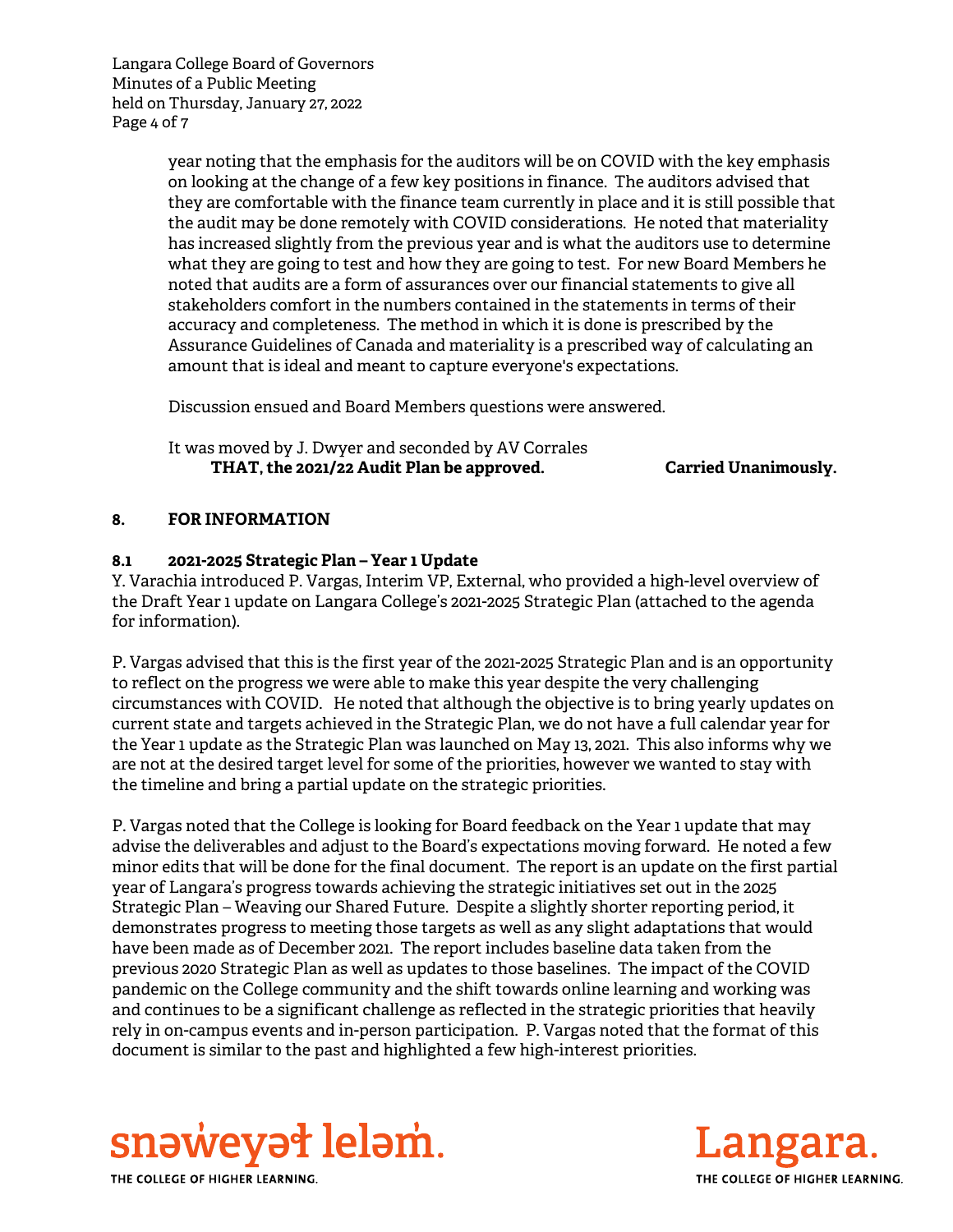Langara College Board of Governors Minutes of a Public Meeting held on Thursday, January 27, 2022 Page 5 of 7

M. Jaworski thanked P. Vargas and L. Xiong for the update noting that a tremendous amount of work went into the material. He commended the College community for making progress on these strategic initiatives while at the same time delivering in these extraordinary times, and for the remarkable commitment reflected in the document.

Discussion ensued and Board members questions were answered.

In conclusion, it was noted that feedback on the Draft Year 1 update is being received by the EA to the Board until February 3, 2022.

# **8.2 Indigenous Initiatives Update**

Y. Varachia introduced Conor Kerr as the new Executive Director, Indigenous Initiatives and Services. C. Kerr highlighted his background and provided an update on his work at the College which is to build on the work that has been done, to honour the name snәw' eyә lelәm', and to move forward with the College's relationship with Musqueam. He advised that he has been able to identify the gaps within his team structure and make the necessary changes to bring in some key players who will help build internal strategies around recruitment and retention. He highlighted the work that he has done related to indigenization and decolonization, and looked forward to working with the Board to move this forward.

Y. Varachia introduced Dr. Natalie Knight, Indigenization Strategy Consultant.

N. Knight provided an update on the Indigenization Strategy and highlighted the process that started with external engagement in the Fall 2021. External engagement included conversations with Indigenous post-secondary leaders in the Lower Mainland and Vancouver Island, connecting with Musqueam Chief and Council, Squamish and Tsleil-Waututh Nations, and urban Indigenous organizations. The process then proceeded with internal engagement that included conversations with Gail Sparrow, Musqueam Special Advisor to the President and Nk'xetko Mary Jane Joe, Elder in Residence, Indigenous student sharing circles, Indigenous faculty and staff, LFA, CUPE, LCAA, and leadership and governance groups such as Education Council (EdCo), Academic Planning and Priorities Committee (APPC), Senior Leadership Team (SLT), Langara Leadership Team (LLT), Langara Council, and the Board of Governors. By Spring 2022 a second round of external engagement took place with Musqueam, Squamish, Tsleil-Waututh and urban Indigenous organizations to identify community needs and aspirations. A second round of internal engagements included employee lunch and learns with LFA, CUPE, LCAA and leadership and governance groups including the Board. Summer 2022 will be focused on synthesizing and writing the information gathered which would then proceed to final consultations. The Indigenization Strategy launch and celebration will occur in the Fall 2022. She highlighted the six institutional priority areas for Indigenization to include:

# **1. Community Relationships**

- a. Institute tuition supports and waivers for Musqueam students.
- b. Initiate custom skills training co-developed with Musqueam.
- c. Develop relationships with Squamish, Tsleil-Waututh, and urban Indigenous organizations.

## **2. Faculty and Staff**

- a. Create Indigenous-specific positions across college.
- b. Decolonize hiring practices and develop supports for Indigenous employees.
- c. Enhance relevant PD opportunities for all employees.

# snəweyət leləm.

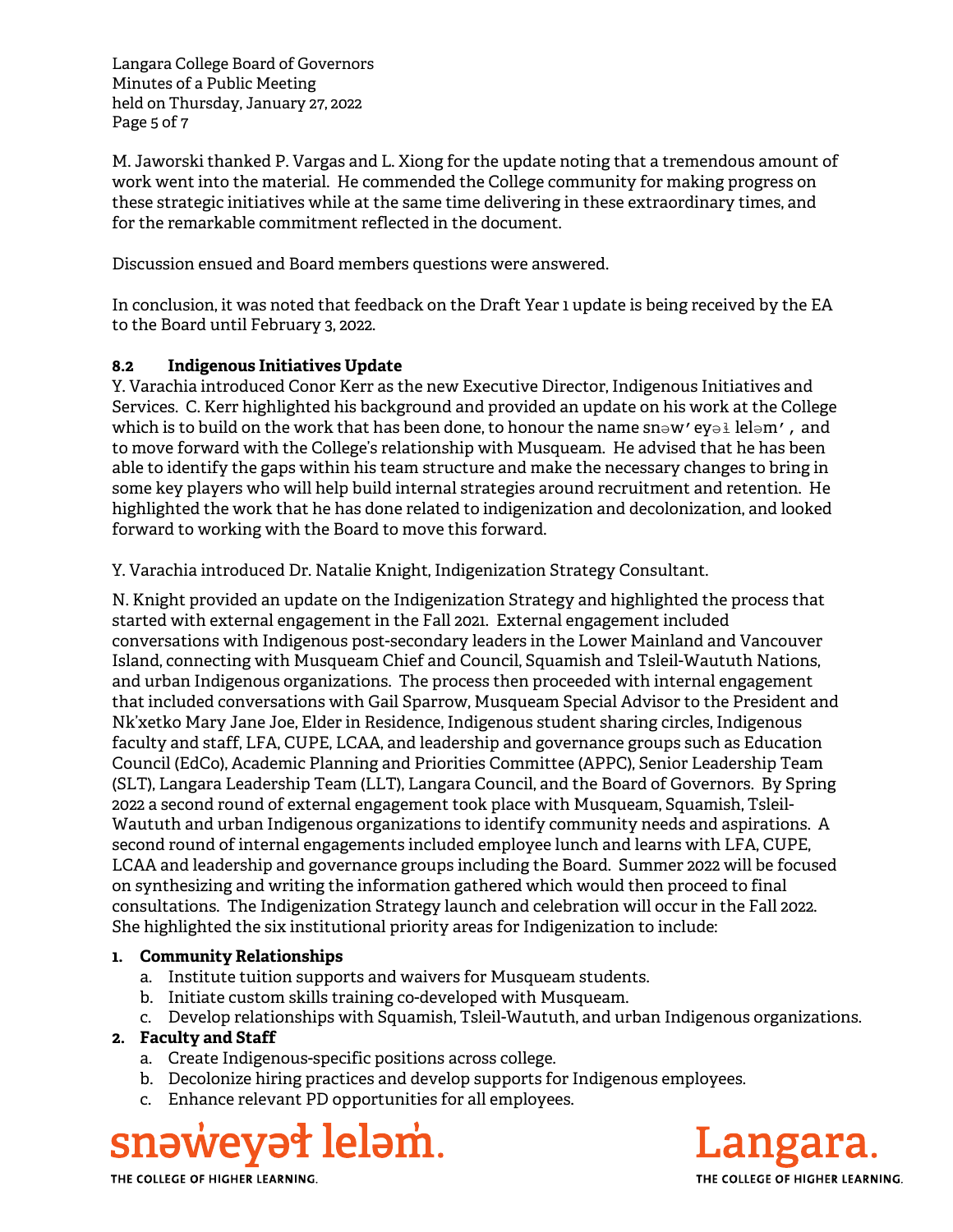Langara College Board of Governors Minutes of a Public Meeting held on Thursday, January 27, 2022 Page 6 of 7

## **3. Students Services and Supports**

- a. Create Elders program with dedicated staff support.
- b. Develop Indigenous recruitment plan in partnership with MST and urban Indigenous organizations.

# **4. Curriculum and Pedagogy**

- a. Hire specialized Indigenization curriculum specialists by Division.
- b. Develop land-based learning opportunities.
- c. Develop courses co-taught with Indigenous community members.

## **5. Governance and Policies**

- a. Create Indigenous advisory council with community members and Indigenous staff.
- b. Develop Indigenous senior administrative positions to ensure voice at highest level.
- c. Instigate comprehensive policy revision and development.

## **6. Space and Infrastructure**

- a. Develop stand-alone Gathering Space built to reflect Coast Salish culture and territory.
- b. Increase module classroom furniture for collaborative learning and circles.
- c. Create outdoor ceremony and cultural space.

Discussion ensued and Board members questions were answered.

## **8.3 Langara Foundation Update**

ML Baum provided an update on Foundation activities as follows:

- Holiday Hamper program was an overwhelming success! 76 students with families and an additional 745 students received support over the holiday season. A total of \$204,015 was distributed to our students who need it most. This includes a record-breaking \$41,268 (after matching) that was fundraised by our departments to support the 76 student families.
- Work continues on the plan and test the case for support for an Indigenous Fundraising campaign. A plan has now been tabled with the VP External and President for review. The silent phase of the campaign will launch later this spring. It is anticipated that the public facing campaign will launch early next fall in tandem with the Indigenous strategy.
- The Foundation audit will commence with KPMG the second week of February with the Annual General Meeting scheduled for April 13th.
- At fiscal yearend, before our audit, we raised \$1.64M. This is the third straight year that we have exceed \$1M. Last year \$1.14 M was raised.

## **9. EDUCATION COUNCIL REPORTS**

## **9.1 Summary Report of Meeting held November 23, 2021**

T. MacMillan, Chair, Education Council highlighted the summary report of the Education Council meeting held on November 23, 2021.

It was moved by M. Roberts and seconded by AV Corrales

**THAT, the Education Council Summary Report for the meeting held November 23, 2021 be received.** 



Langara.

**Carried Unanimously.** 

THE COLLEGE OF HIGHER LEARNING.